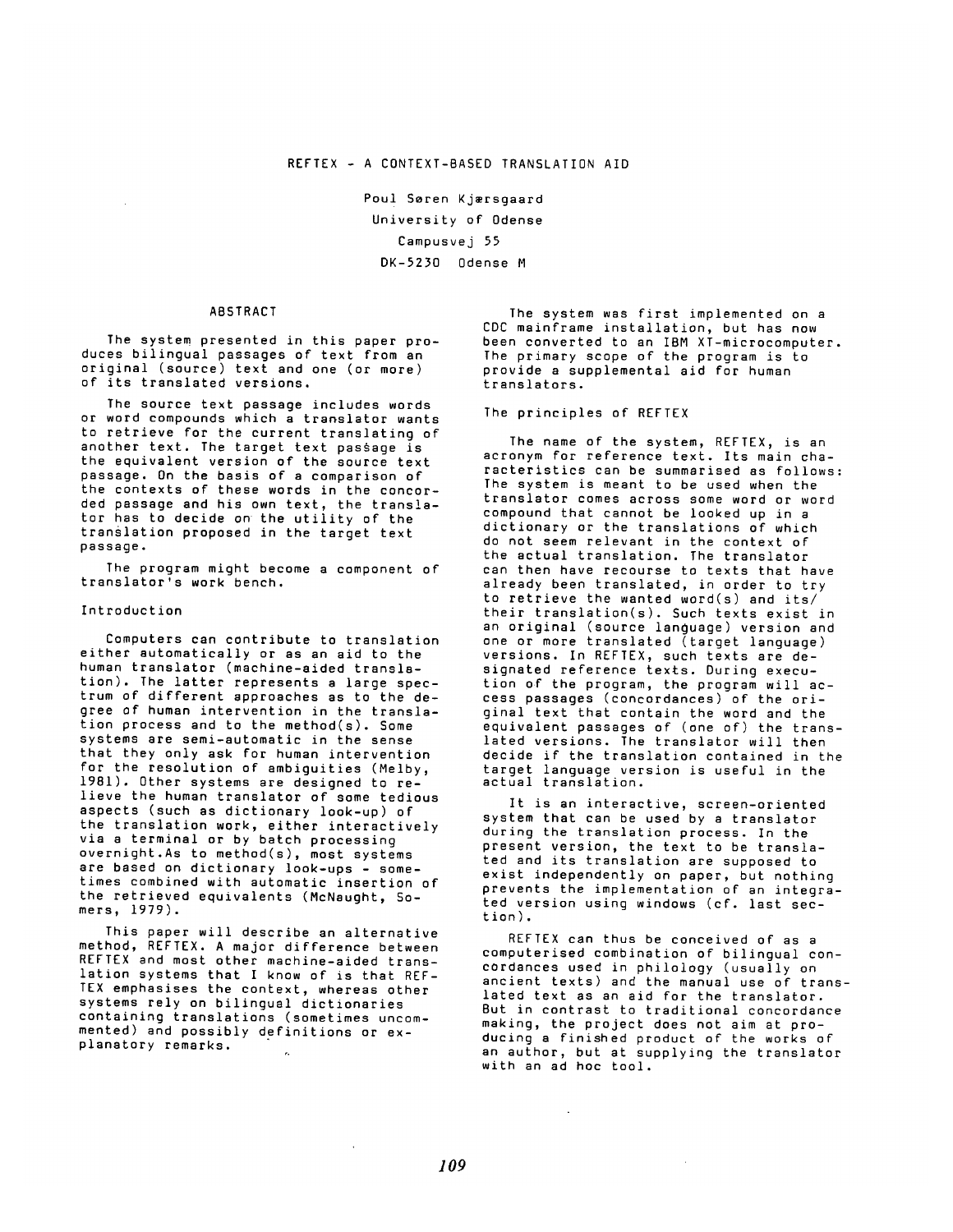#### The REFTEX system

 $\sim 10$ 

REFTEX has been implemented as a program package of two independent programs: ARBORAL and REFTEX.

The former uses one or more slightly pre-edited reference texts as input and transforms each into an equivalent data structure that contains both the original information (thus permitting a reconstruction of the original text) and some new information which Facilitates the searching of words in the text and the concordance making.

The data structure is organised as two records. The first one contains a node or an index for each diFFerent word of the text together with some satellite inFormation: absolute word Frequencies and pointers to the First occurrence of the word. The second record is a list structure containing a reference for each individual word of the reference text to its position in the first record, and pointers to possibly following occurrences of the word and to the beginning of the paragraph (concordance) that contains the word.

Once the finished data structure has been established, the program writes it on a file, from where it can be accessed by the main program REFTEX.

The pre-editing of the reference text that was mentioned above consists of the insertion in the source text of period markers (the number sign: #) together with a number that uneqivocalIy identifies each passage. A passage normally consists of one period, possibly two. Then, parallel period markers and numbers are inserted into the target text(s) to ensure the retrieval of parallel extracts (concordances) of the source and target texts. If this pre-editing were not carried out, it would not be possible to extract parallel passages, if the source and target languages involved are structurally different in respect to modes of expression. And even for closely related languages such as the Scandinavian languages, this would probably be the case.

REFTEX is the part of the program package that will be used by the translator during the process of translation.

Program execution starts by asking the translator to key in names of the pair of reference texts he/she wants to use for solving the problems of the actual translation. The program then asks for the first key word to be searched in the reference text, whose equivalents the translator wants to know. If the reference source text contains that word, the program will print out the passage containing the first occurfence of the'word together with the equivalent passage of the target language version. On the basis of his world knowledge

(pragmatics) and knowledge of the two languages involved, the translator now has to decide whether the source language passage is sufficiently similar to the context of the actual translation to permit reusing the translation contained in the target language passage. The decision of course depends on the quality of the translated reference text and relies on the translator's ability to detect possible errors.

If the first bilingual concordance does not contain an acceptable translation, the translator can "scroll" to the following occurrence(s), until he finds an adequate translation or the reference text is exhausted. If either the word does not exist in the reference text or it does not have appropriate translations, it will be saved in a special array for non-retrieved words and can be searched in another reference text, after the translator has finished the list of words or expressions that he wants to look up. In case that words have been saved in this array, the program will ask for another pair of reference texts. Supposing that they are available, the program will try to retrieve passages containing the words that were saved.

An additional feature of REFTEX is a semi-automatic routine that enables the program to retrieve inflected forms of a word, for instance feminine and/or plural forms as in the Spanish word español española, españoles, españolas. The routine solely relies on formal characteristics of words (such as word endings) and not on semantic or other markers that would imply some sort of "understanding" of the word (as is the case in many grammars). For the time being, the routine has been implemented for regular nouns, adjectives, verbs and participles in French and Spanish.

## Computational concordance making

Given that the REFTEX-approach relies on a bilingual concordance, this section will briefly introduce two of the problems this causes: word-form diffusion and homoform-insensitivity. The former problem reflects the wish to group together different inflected forms of the same word. The solution proposed in REFTEX is to depart from the primary form and consequently generate inflected forms automatically, when regular and manually, when irregular.

The latter problem reflects the homograph or polysemy problem. To solve this problem completely, one would need either a sort of tagging (requiring extensive pre-editing) or some semantic analyzer. Neither of these solutions has been chosen in the REFTEX-approach. A "pragmatic" solution, based on the immediate context, has been developed, thus reducing the amount of superfluous information or "noise".

 $\mathcal{A}$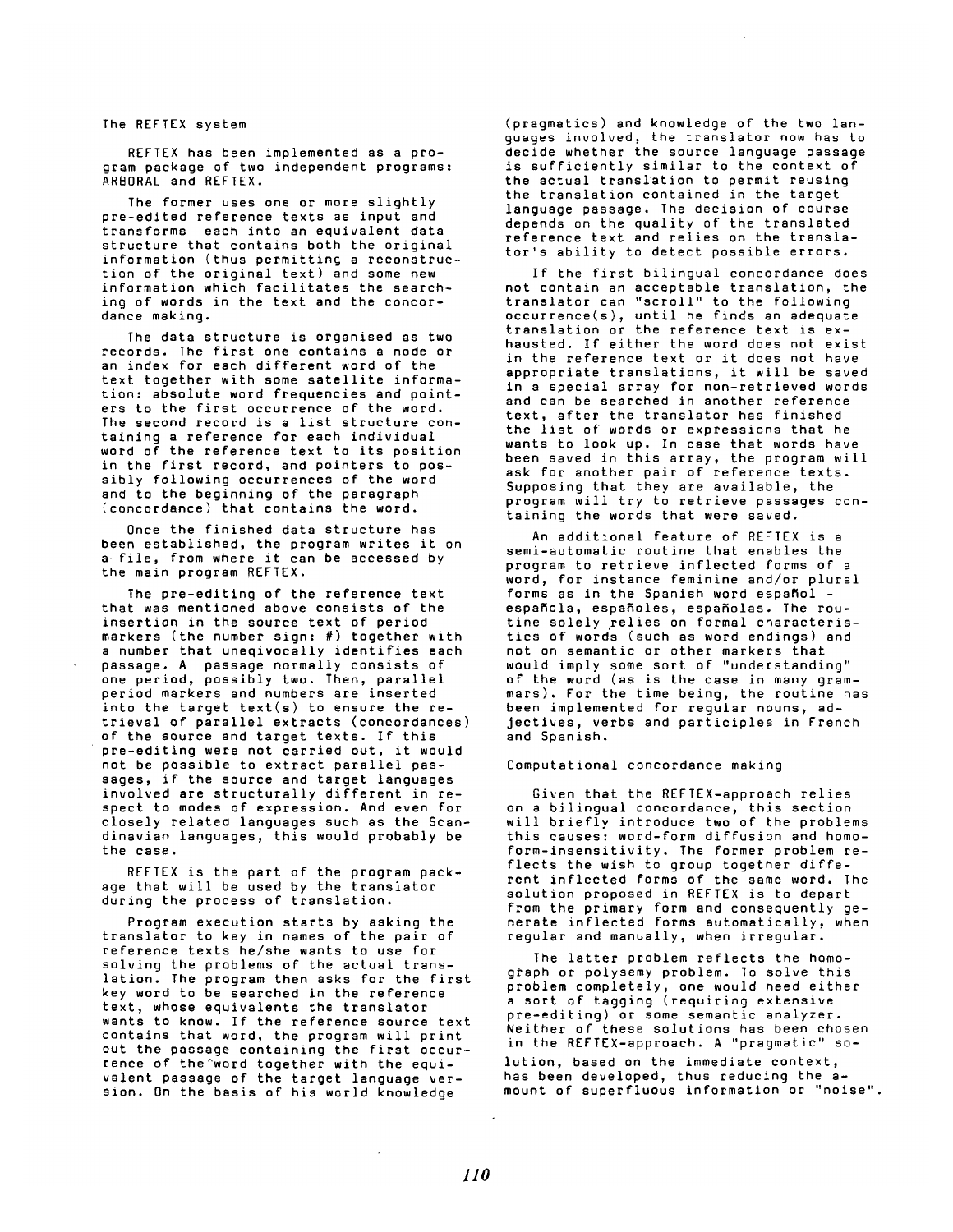An example will illustrate its function: The French word "application" has multiple meanings, and may in some texts be quite frequent. If the key word to be looked up is the "compound preposition "en application de", the word takes on yet another meaning. In order to narrow the search field, REFTEX permits the translator to look for the word "application" together with "en" and "de".

In this way, a lot of, though not all, irrelevant information will be excluded.

#### Methodological considerations

The use of bilingual concordances implies that REFTEX can be characterised as a context-oriented translation aid in opposition to the dictionary-oriented approach that most machine-aided systems rely on.

These two approaches both possess weaknesses. The problem of a context-oriented approach can be restated as the question of how reliable the translation of the re-Ference source text is, whereas the problem of a dictionary-oriented approach may be the difficulties of defining precisely the words of a language (cf. Wittgenstein). In fact, the difference between the two approaches comes down to the question of whether words possess an independent meaning, defined at the "langue"-level or their meaning is influenced by the actual contextual use of the words, the "parole"-level.

The difference between the two approaches may be illustrated by a well-known example from the MT-literature: the English verb "to know", which is rendered in many European languages by two different verbs. Does this verb have two distinct meanings which the lexicographer can account for or would it be preferable to let the translator decide the relevant equivalent on the basis of a series of bilingually concorded examples? A similar example would be the German word "Schlagsahne" which is rendered into Danish by two different words: piskeflede (cream) and fledeskum (whipped cream).

The strength of a bilingual dictionary approach is of course its ability in many cases to convey to the user a fairly good idea of the meaning of a word in another language.

The strength of an context-oriented approach is its ability to help deciding (just) which among a number of different proposals should be retained for the current translation. And, needless to say, in some situations, it will certainly be possible to combine the two approaches in order to make the best out of each.

The belief that the linguistic context contributes to determining the meaning of words is of course implied in the use of a context-oriented approach. Supposing that

this holds true, another aspect of the approach is to determine whether the impact of the context is equally strong for any sub-vocabulary. In the negative, this would mean that a context-related approach would be less relevant in some cases.

No conclusive answer has been given to that question, but it seems fairly reasonable to suppose that the more specialised the vocabulary is the less the meaning of the word is influenced by the context. In such cases, the utility of the REFTEX approach may be the possibility to retrieve newly coined compounds that have not yet been lexicalised, or "loose" collocations that never appear in dictionaries.

## Alternative applications

The primary scope of the program - as was stated in the introduction - is to provide a supplemental aid for human translators. In that respect, it could probably become an integrated part of a translator's work bench or amanuensis (Kay, 1980), enabling the translator to carry out all parts (translation, dictionary and reference text look-ups, text processing) of the translation process. This part of the project has not been completed.

A context-oriented approach may also be an appropriate tool for lexicographers and other researchers because it can provide the "raw material" for syntactic investigations as well. The system might thus prove useful for making "translation rules", i.e. rules stating how to transIate syntactic phenomena from one language into another.

# Relevant literature

Arthern, Peter: Machine Translation and computerized Terminology Systems; a Translator's viewpoint pp. 77-109 in Snell(ed.): Translating and the Computer. North Holland. Den Haag 1979.

Carestia-Greenfield, Carestia et Serain, Daniel: La traduction assistée par ordinateur: Des banques de terminologie aux systèmes interactifs de traduction. Paris 1976.

Kay, Martin: The Proper Place of Men and Machines in Language Translation. Xerox. Palo Alto/Cal. 1980.

McNaught, John and Somers, H.L.: The Translator as a Computer User. UMIST. Manchester *1979.*